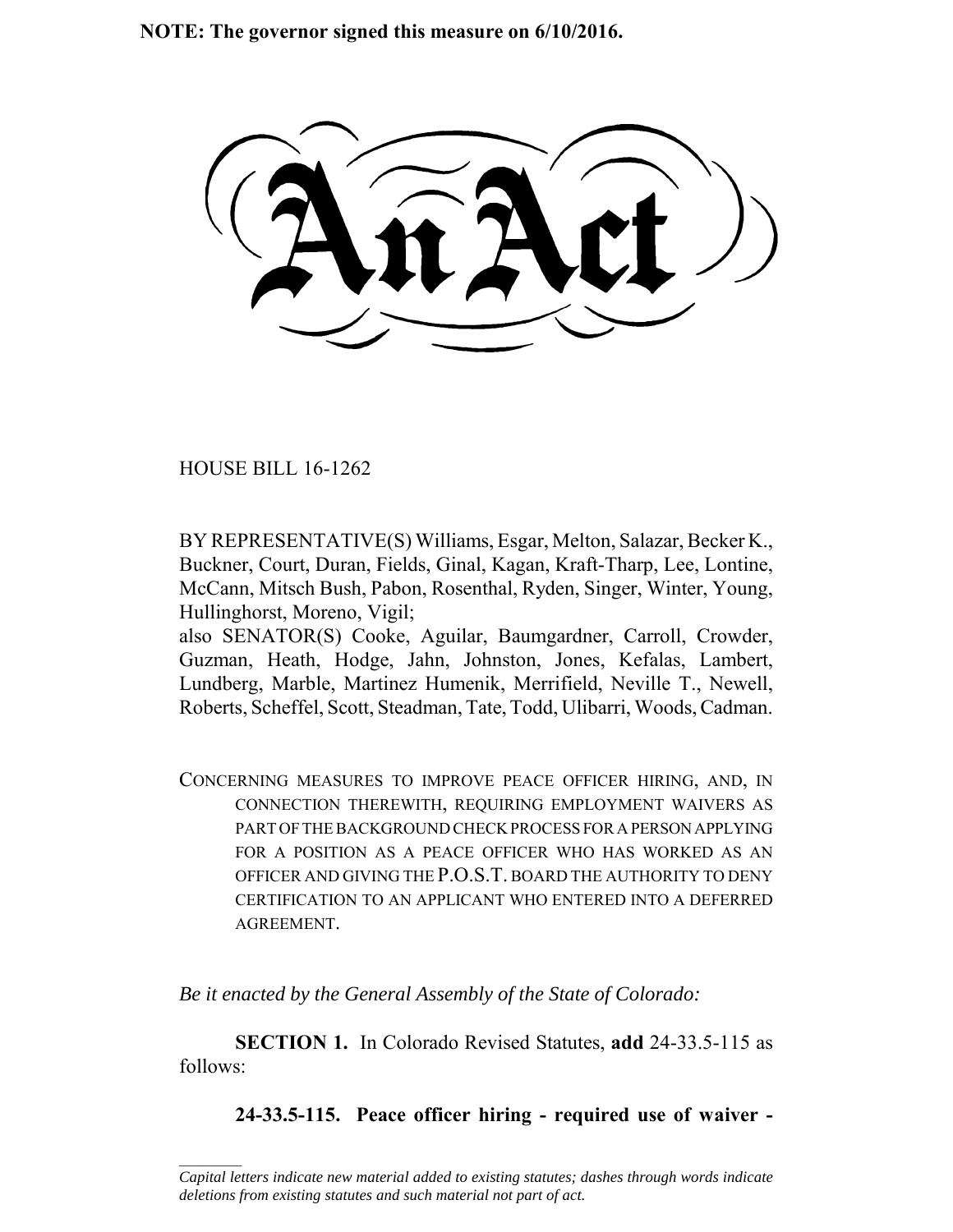**definitions.** (1) A STATE OR LOCAL LAW ENFORCEMENT AGENCY, INCLUDING HIGHER EDUCATION LAW ENFORCEMENT AGENCIES AND PUBLIC TRANSIT LAW ENFORCEMENT AGENCIES, SHALL REQUIRE EACH CANDIDATE THAT IT INTERVIEWS FOR A PEACE OFFICER POSITION WHO HAS BEEN EMPLOYED BY ANOTHER LAW ENFORCEMENT AGENCY OR GOVERNMENTAL AGENCY TO EXECUTE A WRITTEN WAIVER THAT EXPLICITLY AUTHORIZES EACH LAW ENFORCEMENT AGENCY OR GOVERNMENTAL AGENCY THAT HAS EMPLOYED THE CANDIDATE TO DISCLOSE THE APPLICANT'S FILES, INCLUDING INTERNAL AFFAIRS FILES, TO THE STATE OR LOCAL LAW ENFORCEMENT AGENCY AND RELEASES THE INTERVIEWING AGENCY AND EACH LAW ENFORCEMENT AGENCY OR GOVERNMENTAL AGENCY THAT EMPLOYED THE CANDIDATE FROM ANY LIABILITY RELATED TO THE USE AND DISCLOSURE OF THE FILES. A LAW ENFORCEMENT AGENCY OR GOVERNMENTAL AGENCY MAY DISCLOSE THE APPLICANT'S FILES BY EITHER PROVIDING COPIES OR ALLOWING THE INTERVIEWING AGENCY TO REVIEW THE FILES AT THE LAW ENFORCEMENT AGENCY'S OFFICE OR GOVERNMENTAL AGENCY'S OFFICE. A CANDIDATE WHO REFUSES TO EXECUTE THE WAIVER SHALL NOT BE CONSIDERED FOR EMPLOYMENT BY THE INTERVIEWING AGENCY. THE AGENCY INTERVIEWING THE CANDIDATE SHALL, AT LEAST TWENTY-ONE DAYS PRIOR TO MAKING THE HIRING DECISION, SUBMIT THE WAIVER TO EACH LAW ENFORCEMENT AGENCY OR GOVERNMENTAL AGENCY THAT HAS EMPLOYED THE CANDIDATE. A STATE OR LOCAL LAW ENFORCEMENT AGENCY OR GOVERNMENTAL AGENCY THAT RECEIVES SUCH A WAIVER SHALL PROVIDE THE DISCLOSURE TO THE AGENCY THAT IS CONSIDERING THE CANDIDATE FOR EMPLOYMENT NOT MORE THAN TWENTY-ONE DAYS AFTER SUCH RECEIPT.

(2) A STATE OR LOCAL LAW ENFORCEMENT AGENCY IS NOT REQUIRED TO PROVIDE THE DISCLOSURES DESCRIBED IN SUBSECTION (1) OF THIS SECTION IF THE AGENCY IS PROHIBITED FROM PROVIDING THE DISCLOSURE PURSUANT TO A BINDING NONDISCLOSURE AGREEMENT TO WHICH THE AGENCY IS A PARTY, WHICH AGREEMENT WAS EXECUTED BEFORE THE EFFECTIVE DATE OF THIS SECTION.

(3) A STATE OR LOCAL LAW ENFORCEMENT AGENCY OR GOVERNMENTAL AGENCY IS NOT LIABLE FOR COMPLYING WITH THE PROVISIONS OF THIS SECTION OR PARTICIPATING IN AN OFFICIAL ORAL INTERVIEW WITH AN INVESTIGATOR REGARDING THE CANDIDATE.

(4) AS USED IN THIS SECTION, UNLESS THE CONTEXT OTHERWISE

## PAGE 2-HOUSE BILL 16-1262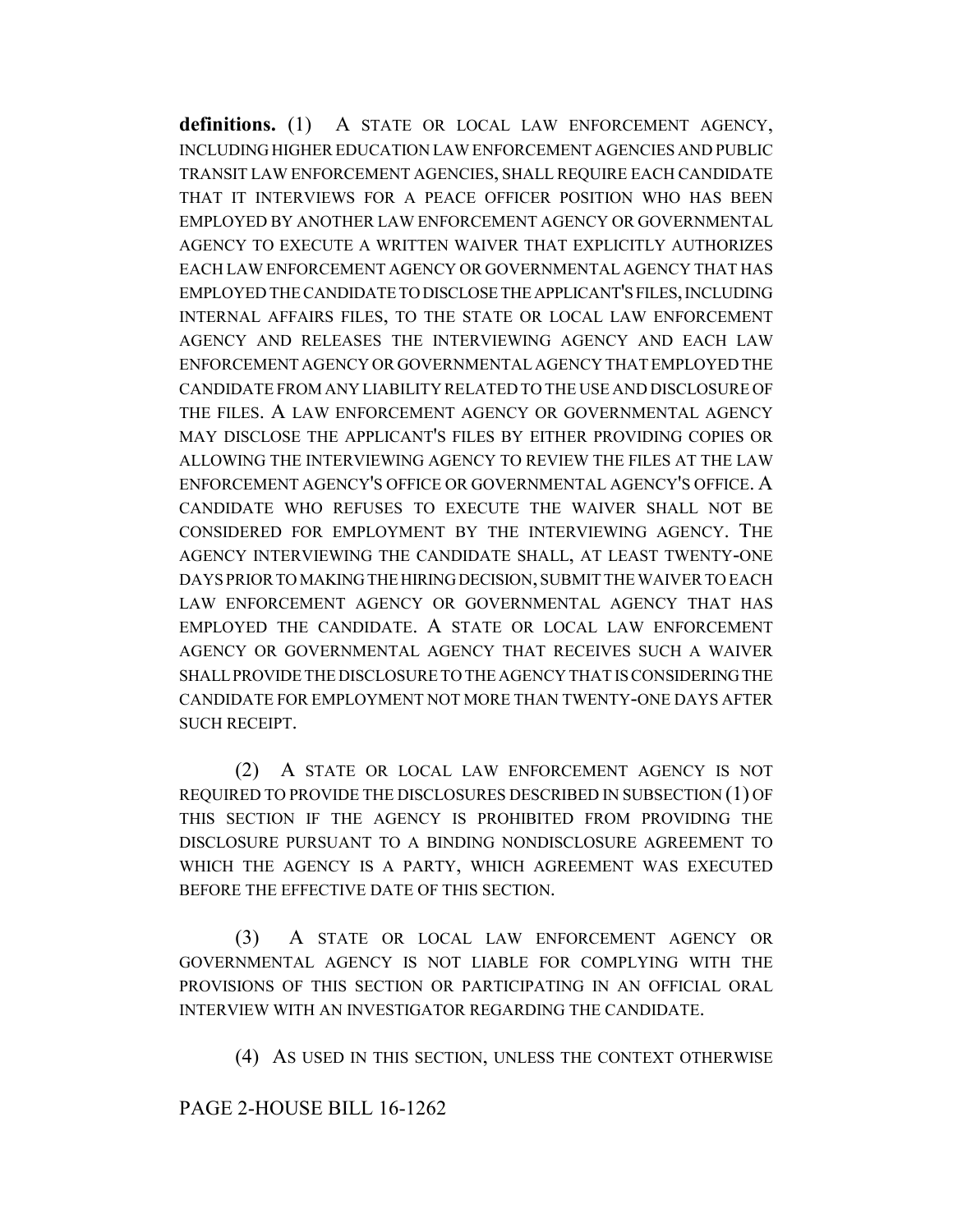REQUIRES:

(a) "FILES" MEANS ALL PERFORMANCE REVIEWS, ANY OTHER FILES RELATED TO JOB PERFORMANCE, ADMINISTRATIVE FILES, GRIEVANCES, PREVIOUS PERSONNEL APPLICATIONS, PERSONNEL RELATED CLAIMS, DISCIPLINARY ACTIONS, AND ALL COMPLAINTS, EARLY WARNINGS, AND COMMENDATIONS, BUT DOES NOT INCLUDE NONPERFORMANCE OR CONDUCT-RELATED DATA, INCLUDING MEDICAL FILES, SCHEDULES, PAY AND BENEFIT INFORMATION, OR SIMILAR ADMINISTRATIVE DATA OR INFORMATION.

(b) "STATE OR LOCAL LAW ENFORCEMENT AGENCY" MEANS:

(I) THE COLORADO STATE PATROL CREATED PURSUANT TO SECTION 24-33.5-201;

(II) THE COLORADO BUREAU OF INVESTIGATION CREATED PURSUANT TO SECTION 24-33.5-401;

(III) A COUNTY SHERIFF'S OFFICE;

(IV) A MUNICIPAL POLICE DEPARTMENT;

(V) THE DIVISION OF PARKS AND WILDLIFE WITHIN THE DEPARTMENT OF NATURAL RESOURCES CREATED PURSUANT TO SECTION 24-1-124; OR

(VI) A TOWN MARSHAL'S OFFICE.

**SECTION 2.** In Colorado Revised Statutes, **add** 24-35-120 as follows:

**24-35-120. Peace officer hiring - required use of waiver definitions.** (1) THE DEPARTMENT OF REVENUE SHALL REQUIRE EACH CANDIDATE THAT IT INTERVIEWS FOR A PEACE OFFICER POSITION WHO HAS BEEN EMPLOYED BY ANOTHER LAW ENFORCEMENT AGENCY OR GOVERNMENTAL AGENCY TO EXECUTE A WRITTEN WAIVER THAT EXPLICITLY AUTHORIZES EACH LAW ENFORCEMENT AGENCY OR GOVERNMENTAL AGENCY THAT HAS EMPLOYED THE CANDIDATE TO DISCLOSE THE APPLICANT'S FILES, INCLUDING INTERNAL AFFAIRS FILES, TO THE DEPARTMENT AND RELEASES THE DEPARTMENT AND EACH LAW

PAGE 3-HOUSE BILL 16-1262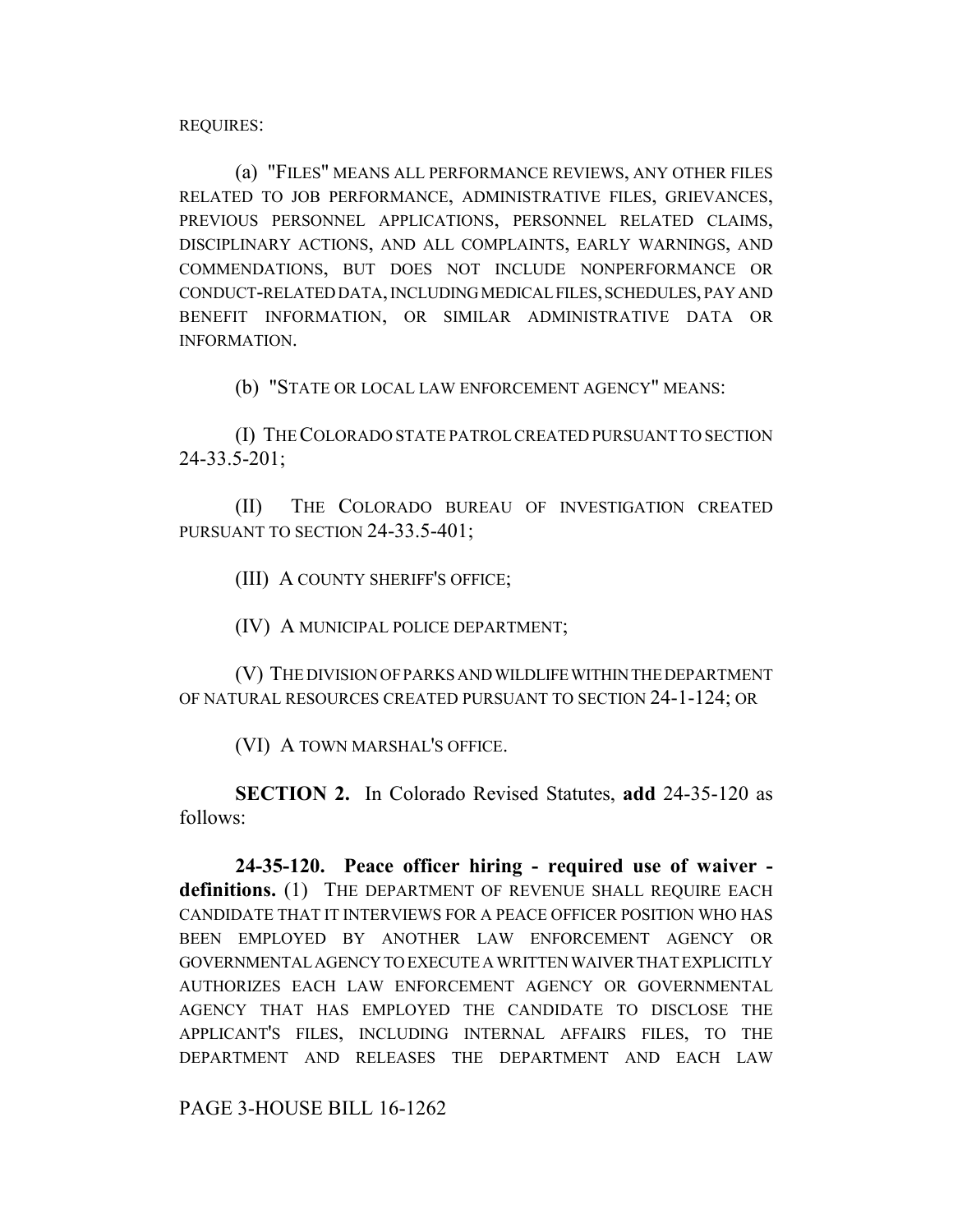ENFORCEMENT AGENCY OR GOVERNMENTAL AGENCY THAT EMPLOYED THE CANDIDATE FROM ANY LIABILITY RELATED TO THE USE AND DISCLOSURE OF THE FILES. A LAW ENFORCEMENT AGENCY OR GOVERNMENTAL AGENCY MAY DISCLOSE THE APPLICANT'S FILES BY EITHER PROVIDING COPIES OR ALLOWING THE DEPARTMENT OF REVENUE TO REVIEW THE FILES AT THE LAW ENFORCEMENT AGENCY'S OFFICE OR GOVERNMENTAL AGENCY'S OFFICE. A CANDIDATE WHO REFUSES TO EXECUTE THE WAIVER SHALL NOT BE CONSIDERED FOR EMPLOYMENT BY THE DEPARTMENT OF REVENUE. THE DEPARTMENT OF REVENUE SHALL, AT LEAST TWENTY-ONE DAYS PRIOR TO MAKING THE HIRING DECISION, SUBMIT THE WAIVER TO EACH LAW ENFORCEMENT AGENCY OR GOVERNMENTAL AGENCY THAT HAS EMPLOYED THE CANDIDATE. A STATE OR LOCAL LAW ENFORCEMENT AGENCY OR GOVERNMENTAL AGENCY THAT RECEIVES SUCH A WAIVER SHALL PROVIDE THE DISCLOSURE TO THE DEPARTMENT OF REVENUE NOT MORE THAN TWENTY-ONE DAYS AFTER SUCH RECEIPT.

(2) A STATE OR LOCAL LAW ENFORCEMENT AGENCY IS NOT REQUIRED TO PROVIDE THE DISCLOSURES DESCRIBED IN SUBSECTION (1) OF THIS SECTION IF THE AGENCY IS PROHIBITED FROM PROVIDING THE DISCLOSURE PURSUANT TO A BINDING NONDISCLOSURE AGREEMENT TO WHICH THE AGENCY IS A PARTY, WHICH AGREEMENT WAS EXECUTED BEFORE THE EFFECTIVE DATE OF THIS SECTION, OR PARTICIPATING IN AN OFFICIAL ORAL INTERVIEW WITH AN INVESTIGATOR REGARDING THE CANDIDATE.

(3) A STATE OR LOCAL LAW ENFORCEMENT AGENCY OR GOVERNMENTAL ENTITY IS NOT LIABLE FOR COMPLYING WITH THE PROVISIONS OF THIS SECTION.

(4) AS USED IN THIS SECTION, UNLESS THE CONTEXT OTHERWISE REQUIRES:

(a) "FILES" MEANS ALL PERFORMANCE REVIEWS, ANY OTHER FILES RELATED TO JOB PERFORMANCE, ADMINISTRATIVE FILES, GRIEVANCES, PREVIOUS PERSONNEL APPLICATIONS, PERSONNEL-RELATED CLAIMS, DISCIPLINARY ACTIONS, AND ALL COMPLAINTS, EARLY WARNINGS, AND COMMENDATIONS, BUT DOES NOT INCLUDE NONPERFORMANCE OR CONDUCT-RELATED DATA, INCLUDING MEDICAL FILES, SCHEDULES, PAY AND BENEFIT INFORMATION, OR SIMILAR ADMINISTRATIVE DATA OR INFORMATION.

PAGE 4-HOUSE BILL 16-1262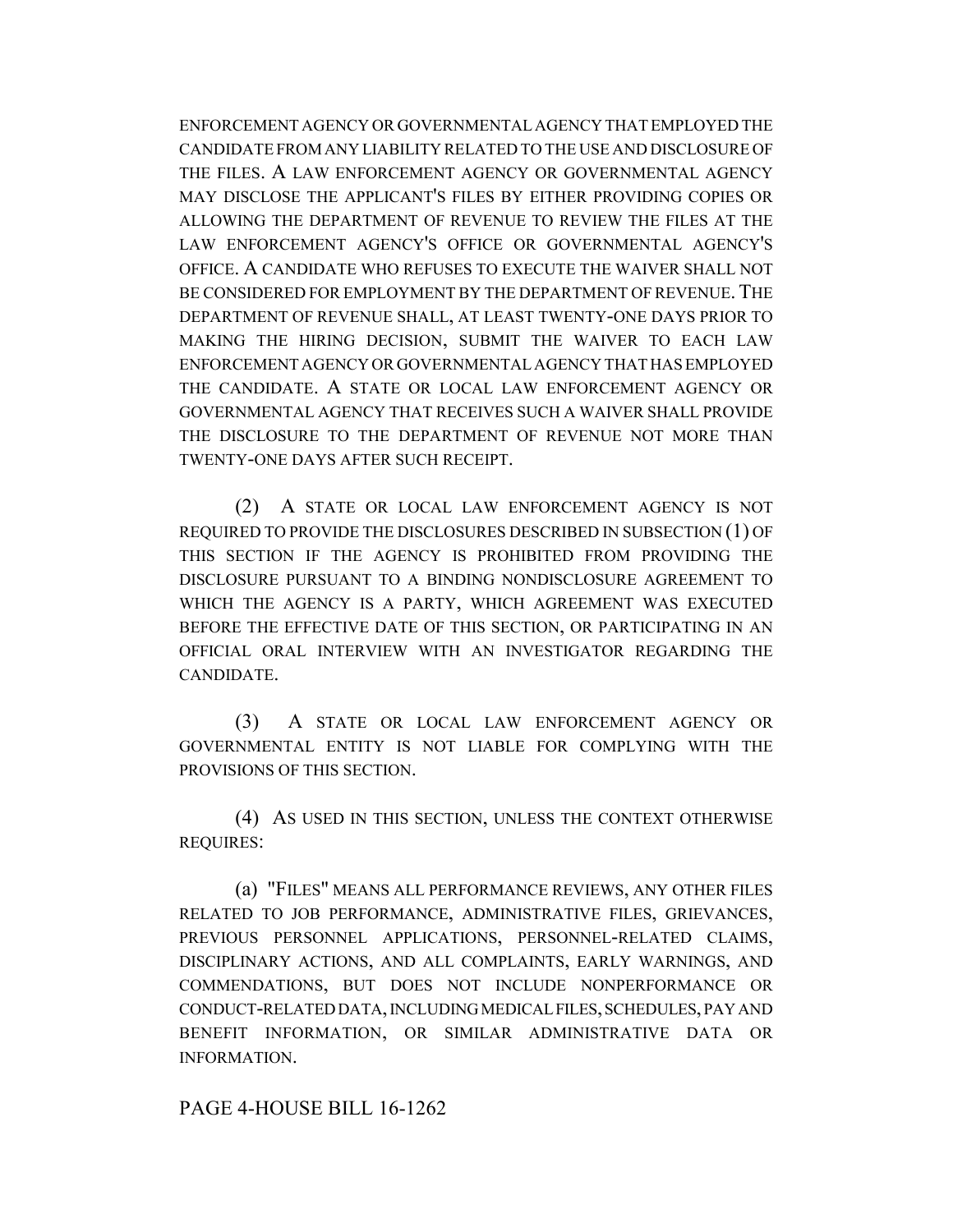(b) "STATE OR LOCAL LAW ENFORCEMENT AGENCY" MEANS:

(I) THE COLORADO STATE PATROL CREATED PURSUANT TO SECTION 24-33.5-201;

(II) THE COLORADO BUREAU OF INVESTIGATION CREATED PURSUANT TO SECTION 24-33.5-401;

(III) A COUNTY SHERIFF'S OFFICE;

(IV) A MUNICIPAL POLICE DEPARTMENT;

(V) THE DIVISION OF PARKS AND WILDLIFE WITHIN THE DEPARTMENT OF NATURAL RESOURCES CREATED PURSUANT TO SECTION 24-1-124; OR

(VI) A TOWN MARSHAL'S OFFICE.

**SECTION 3.** In Colorado Revised Statutes, **add** 30-10-526 as follows:

**30-10-526. Sheriff office hiring - required use of waiver definitions.** (1) A SHERIFF'S OFFICE SHALL REQUIRE EACH CANDIDATE THAT IT INTERVIEWS FOR A PEACE OFFICER POSITION WHO HAS BEEN EMPLOYED BY ANOTHER LAW ENFORCEMENT AGENCY OR GOVERNMENTAL AGENCY TO EXECUTE A WRITTEN WAIVER THAT EXPLICITLY AUTHORIZES EACH LAW ENFORCEMENT AGENCY OR GOVERNMENTAL AGENCY THAT HAS EMPLOYED THE CANDIDATE TO DISCLOSE THE APPLICANT'S FILES, INCLUDING INTERNAL AFFAIRS FILES, TO THE INTERVIEWING SHERIFF'S AGENCY AND RELEASES THE INTERVIEWING SHERIFF'S OFFICE AND EACH LAW ENFORCEMENT AGENCY OR GOVERNMENTAL AGENCY THAT EMPLOYED THE CANDIDATE FROM ANY LIABILITY RELATED TO THE USE AND DISCLOSURE OF THE FILES. A LAW ENFORCEMENT AGENCY OR GOVERNMENTAL AGENCY MAY DISCLOSE THE APPLICANT'S FILES BY EITHER PROVIDING COPIES OR ALLOWING THE SHERIFF'S OFFICE TO REVIEW THE FILES AT THE LAW ENFORCEMENT AGENCY'S OFFICE OR GOVERNMENTAL AGENCY'S OFFICE.A CANDIDATE WHO REFUSES TO EXECUTE THE WAIVER SHALL NOT BE CONSIDERED FOR EMPLOYMENT BY THE SHERIFF'S OFFICE. THE SHERIFF'S OFFICE INTERVIEWING THE CANDIDATE SHALL, AT LEAST TWENTY-ONE DAYS PRIOR TO MAKING THE HIRING DECISION, SUBMIT THE WAIVER TO EACH LAW ENFORCEMENT AGENCY OR GOVERNMENTAL AGENCY THAT HAS EMPLOYED

PAGE 5-HOUSE BILL 16-1262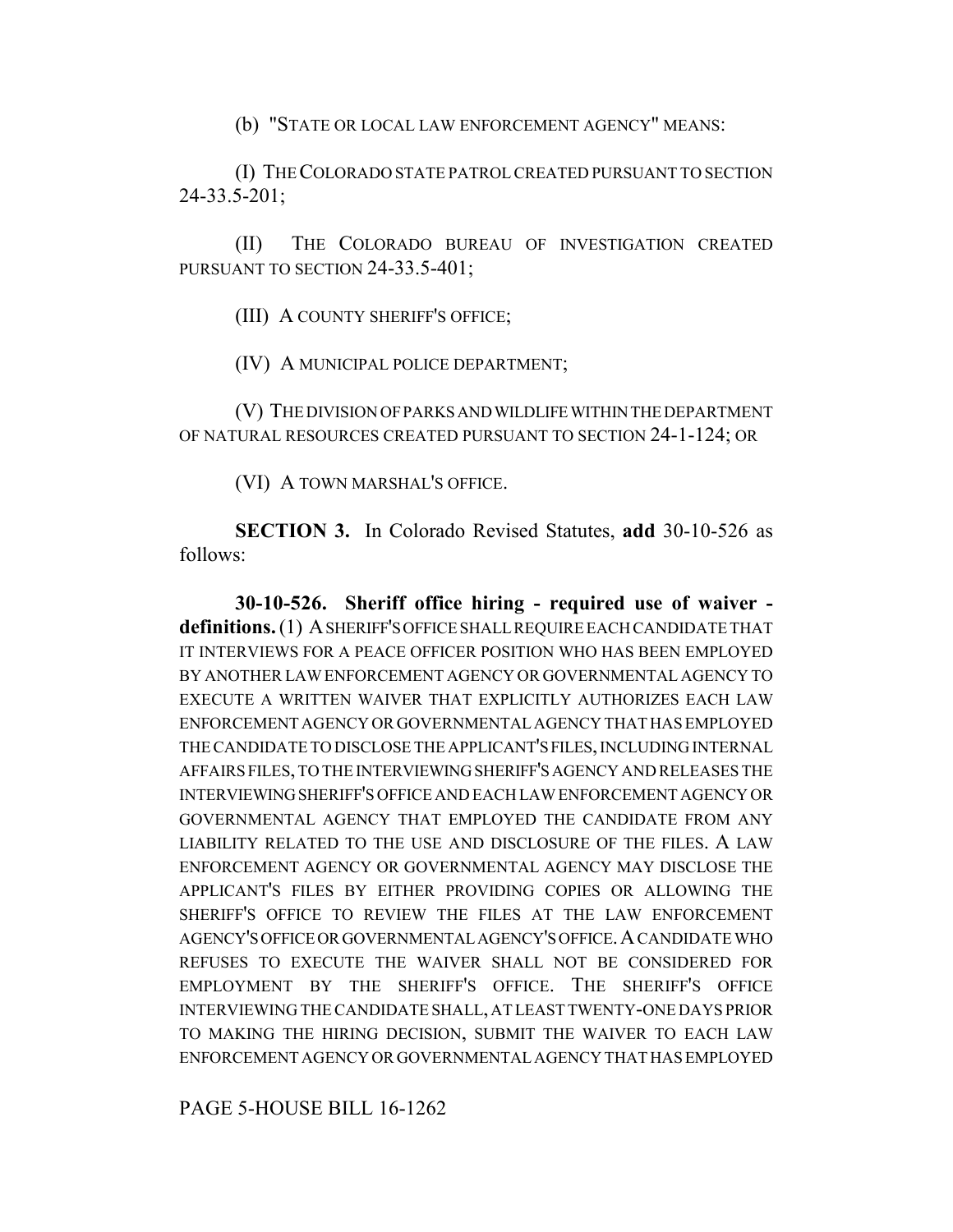THE CANDIDATE. A STATE OR LOCAL LAW ENFORCEMENT AGENCY OR GOVERNMENTAL AGENCY THAT RECEIVES SUCH A WAIVER SHALL PROVIDE THE DISCLOSURE TO THE SHERIFF'S OFFICE THAT IS INTERVIEWING THE CANDIDATE NOT MORE THAN TWENTY-ONE DAYS AFTER SUCH RECEIPT.

(2) A STATE OR LOCAL LAW ENFORCEMENT AGENCY IS NOT REQUIRED TO PROVIDE THE DISCLOSURES DESCRIBED IN SUBSECTION (1) OF THIS SECTION IF THE AGENCY IS PROHIBITED FROM PROVIDING THE DISCLOSURE PURSUANT TO A BINDING NONDISCLOSURE AGREEMENT TO WHICH THE AGENCY IS A PARTY, WHICH AGREEMENT WAS EXECUTED BEFORE THE EFFECTIVE DATE OF THIS SECTION.

(3) A STATE OR LOCAL LAW ENFORCEMENT AGENCY OR GOVERNMENTAL AGENCY IS NOT LIABLE FOR COMPLYING WITH THE PROVISIONS OF THIS SECTION OR PARTICIPATING IN AN OFFICIAL ORAL INTERVIEW WITH AN INVESTIGATOR REGARDING THE CANDIDATE.

(4) AS USED IN THIS SECTION, UNLESS THE CONTEXT OTHERWISE REQUIRES:

(a) "FILES" MEANS ALL PERFORMANCE REVIEWS, ANY OTHER FILES RELATED TO JOB PERFORMANCE, ADMINISTRATIVE FILES, GRIEVANCES, PREVIOUS PERSONNEL APPLICATIONS, PERSONNEL RELATED CLAIMS, DISCIPLINARY ACTIONS, AND ALL COMPLAINTS, EARLY WARNINGS, AND COMMENDATIONS, BUT DOES NOT INCLUDE NONPERFORMANCE OR CONDUCT-RELATED DATA, INCLUDING MEDICAL FILES, SCHEDULES, PAY AND BENEFIT INFORMATION, OR SIMILAR ADMINISTRATIVE DATA OR INFORMATION.

(b) "STATE OR LOCAL LAW ENFORCEMENT AGENCY" MEANS:

(I) THE COLORADO STATE PATROL CREATED PURSUANT TO SECTION 24-33.5-201, C.R.S.;

(II) THE COLORADO BUREAU OF INVESTIGATION CREATED PURSUANT TO SECTION 24-33.5-401, C.R.S.;

(III) A COUNTY SHERIFF'S OFFICE;

(IV) A MUNICIPAL POLICE DEPARTMENT;

## PAGE 6-HOUSE BILL 16-1262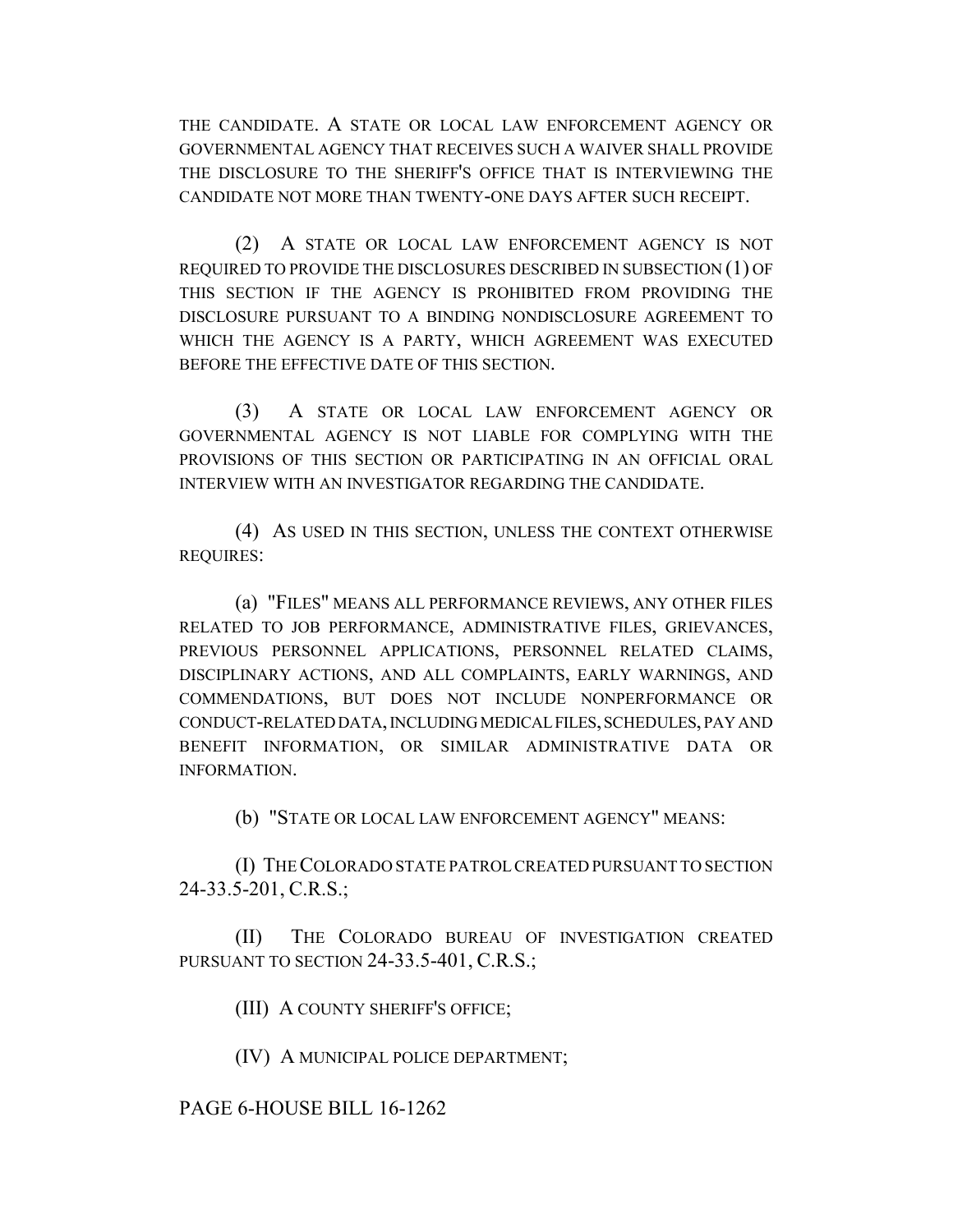(V) THE DIVISION OF PARKS AND WILDLIFE WITHIN THE DEPARTMENT OF NATURAL RESOURCES CREATED PURSUANT TO SECTION 24-1-124,C.R.S.; OR

(VI) A TOWN MARSHAL'S OFFICE.

**SECTION 4.** In Colorado Revised Statutes, **add** 31-30-108 as follows:

**31-30-108. Peace officer hiring - required use of waiver definitions.** (1) A MUNICIPAL POLICE DEPARTMENT OR TOWN MARSHAL'S OFFICE SHALL REQUIRE EACH CANDIDATE THAT IT INTERVIEWS FOR A PEACE OFFICER POSITION WHO HAS BEEN EMPLOYED BY ANOTHER LAW ENFORCEMENT AGENCY OR GOVERNMENTAL AGENCY TO EXECUTE A WRITTEN WAIVER THAT EXPLICITLY AUTHORIZES EACH LAW ENFORCEMENT AGENCY OR GOVERNMENTAL AGENCY THAT HAS EMPLOYED THE CANDIDATE TO DISCLOSE THE APPLICANT'S FILES, INCLUDING INTERNAL AFFAIRS FILES, TO THE MUNICIPAL POLICE DEPARTMENT OR TOWN MARSHAL'S OFFICE INTERVIEWING THE CANDIDATE AND RELEASES THE INTERVIEWING AGENCY AND EACH LAW ENFORCEMENT AGENCY OR GOVERNMENTAL AGENCY THAT EMPLOYED THE CANDIDATE FROM ANY LIABILITY RELATED TO THE USE AND DISCLOSURE OF THE FILES. A LAW ENFORCEMENT AGENCY OR GOVERNMENTAL AGENCY MAY DISCLOSE THE APPLICANT'S FILES BY EITHER PROVIDING COPIES OR ALLOWING THE MUNICIPAL POLICE DEPARTMENT OR TOWN MARSHAL'S OFFICE TO REVIEW THE FILES AT THE LAW ENFORCEMENT AGENCY'S OFFICE OR GOVERNMENTAL AGENCY'S OFFICE.A CANDIDATE WHO REFUSES TO EXECUTE THE WAIVER SHALL NOT BE CONSIDERED FOR EMPLOYMENT BY THE DEPARTMENT OR OFFICE. THE DEPARTMENT OR OFFICE INTERVIEWING THE CANDIDATE SHALL, AT LEAST TWENTY-ONE DAYS PRIOR TO MAKING THE HIRING DECISION, SUBMIT THE WAIVER TO EACH LAW ENFORCEMENT AGENCY OR GOVERNMENTAL AGENCY THAT HAS EMPLOYED THE CANDIDATE. A STATE OR LOCAL LAW ENFORCEMENT AGENCY OR GOVERNMENTAL AGENCY THAT RECEIVES SUCH A WAIVER SHALL PROVIDE THE DISCLOSURE TO THE MUNICIPAL POLICE DEPARTMENT OR TOWN MARSHAL'S OFFICE THAT IS INTERVIEWING THE CANDIDATE NOT MORE THAN TWENTY-ONE DAYS AFTER SUCH RECEIPT.

(2) A STATE OR LOCAL LAW ENFORCEMENT AGENCY IS NOT REQUIRED TO PROVIDE THE DISCLOSURES DESCRIBED IN SUBSECTION (1) OF THIS SECTION IF THE AGENCY IS PROHIBITED FROM PROVIDING THE

## PAGE 7-HOUSE BILL 16-1262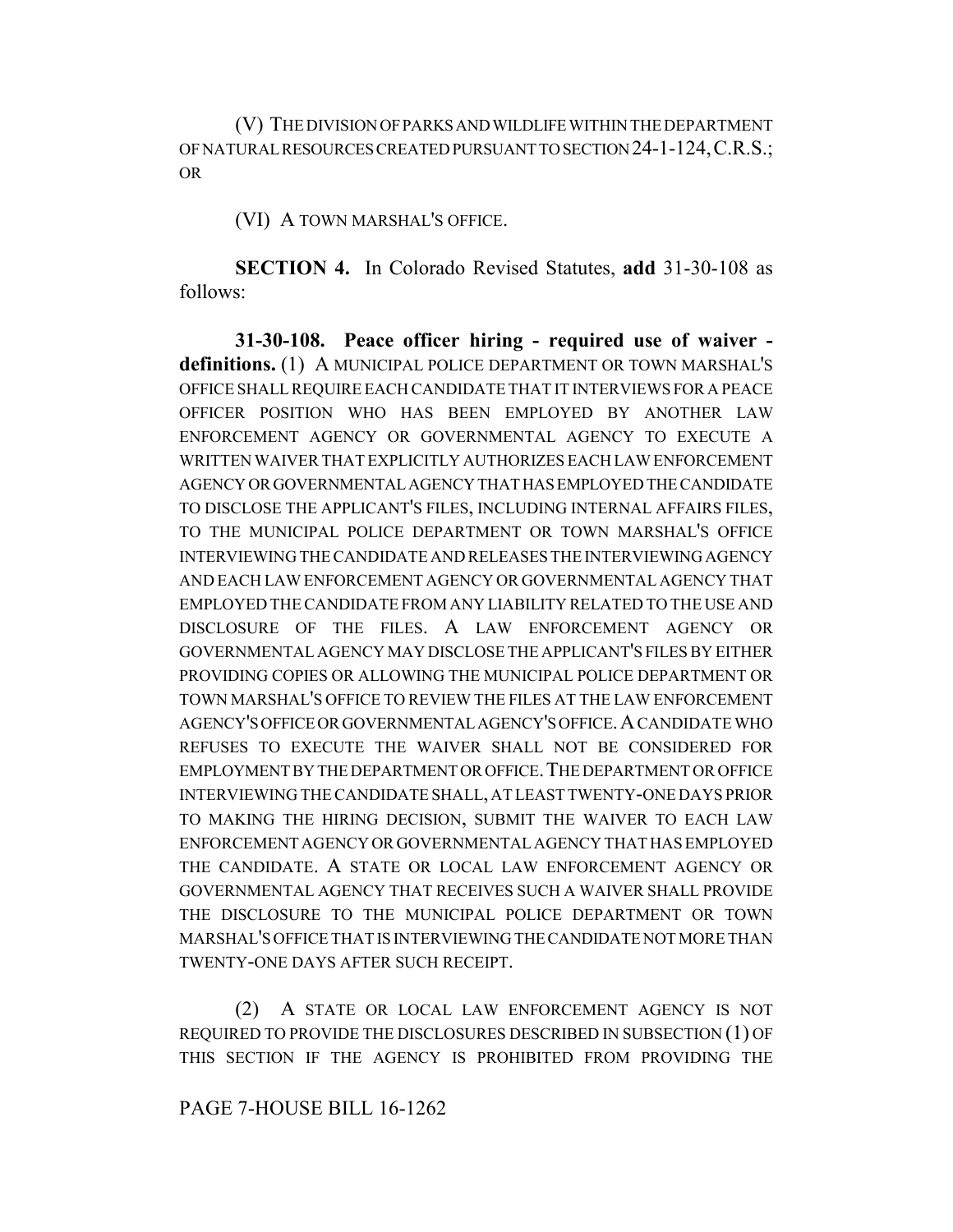DISCLOSURE PURSUANT TO A BINDING NONDISCLOSURE AGREEMENT TO WHICH THE AGENCY IS A PARTY, WHICH AGREEMENT WAS EXECUTED BEFORE THE EFFECTIVE DATE OF THIS SECTION.

(3) A STATE OR LOCAL LAW ENFORCEMENT AGENCY OR GOVERNMENTAL AGENCY IS NOT LIABLE FOR COMPLYING WITH THE PROVISIONS OF THIS SECTION OR PARTICIPATING IN AN OFFICIAL ORAL INTERVIEW WITH AN INVESTIGATOR REGARDING THE CANDIDATE.

(4) AS USED IN THIS SECTION, UNLESS THE CONTEXT OTHERWISE REQUIRES:

(a) "FILES" MEANS ALL PERFORMANCE REVIEWS, ANY OTHER FILES RELATED TO JOB PERFORMANCE, ADMINISTRATIVE FILES, GRIEVANCES, PREVIOUS PERSONNEL APPLICATIONS, PERSONNEL RELATED CLAIMS, DISCIPLINARY ACTIONS, AND ALL COMPLAINTS, EARLY WARNINGS, AND COMMENDATIONS, BUT DOES NOT INCLUDE NONPERFORMANCE OR CONDUCT-RELATED DATA, INCLUDING MEDICAL FILES, SCHEDULES, PAY AND BENEFIT INFORMATION, OR SIMILAR ADMINISTRATIVE DATA OR **INFORMATION** 

(b) "STATE OR LOCAL LAW ENFORCEMENT AGENCY" MEANS:

(I) THE COLORADO STATE PATROL CREATED PURSUANT TO SECTION 24-33.5-201, C.R.S.;

(II) THE COLORADO BUREAU OF INVESTIGATION CREATED PURSUANT TO SECTION 24-33.5-401, C.R.S.;

(III) A COUNTY SHERIFF'S OFFICE;

(IV) A MUNICIPAL POLICE DEPARTMENT;

(V) THE DIVISION OF PARKS AND WILDLIFE WITHIN THE DEPARTMENT OF NATURAL RESOURCES CREATED PURSUANT TO SECTION 24-1-124,C.R.S.; OR

(VI) A TOWN MARSHAL'S OFFICE.

**SECTION 5.** In Colorado Revised Statutes, **add** 33-9-112 as

PAGE 8-HOUSE BILL 16-1262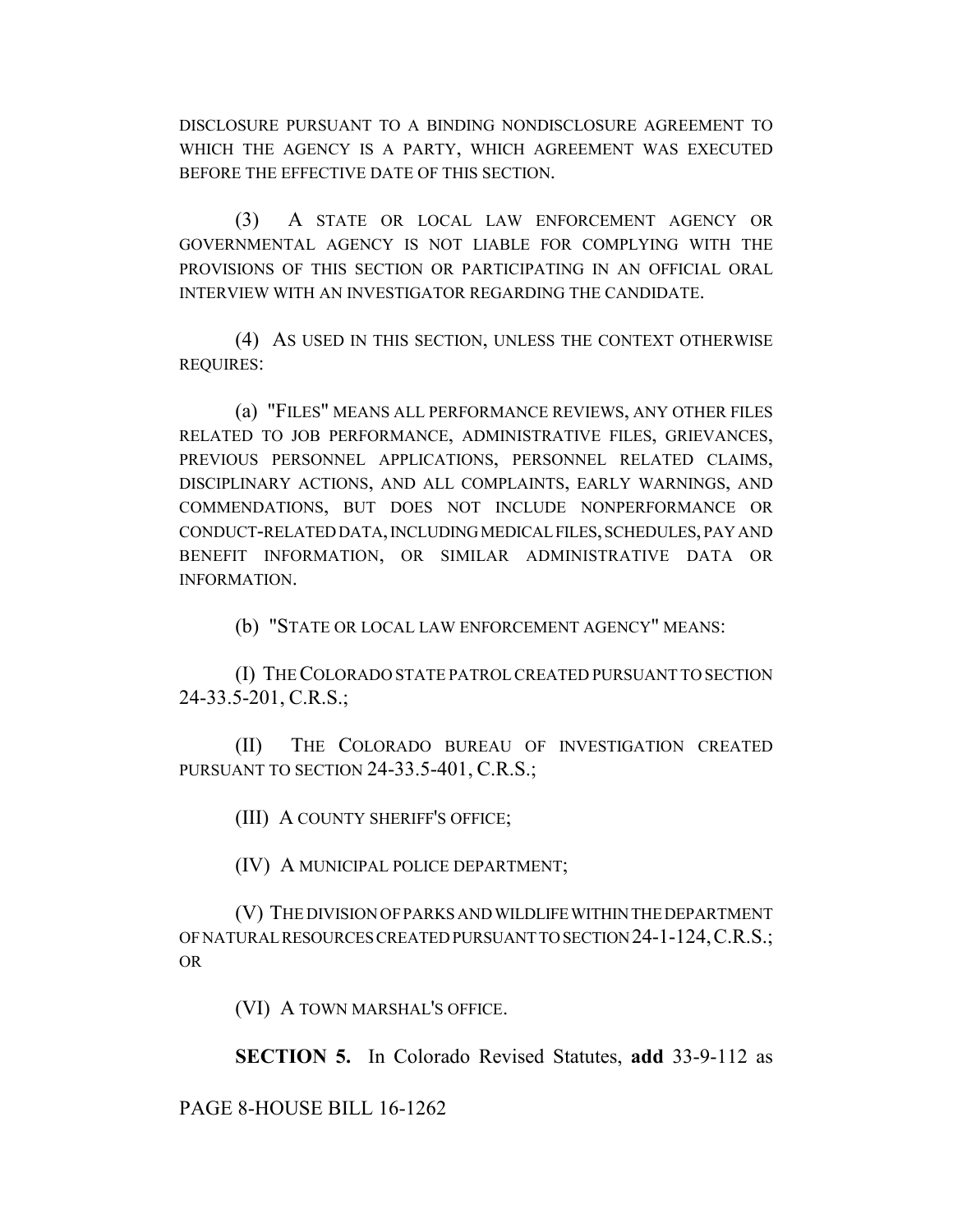follows:

**33-9-112. Peace officer hiring - required use of waiver definitions.** (1) THE DIVISION SHALL REQUIRE EACH CANDIDATE THAT IT INTERVIEWS FOR A PEACE OFFICER POSITION WHO HAS BEEN EMPLOYED BY ANOTHER LAW ENFORCEMENT AGENCY OR GOVERNMENTAL AGENCY TO EXECUTE A WRITTEN WAIVER THAT EXPLICITLY AUTHORIZES EACH LAW ENFORCEMENT AGENCY OR GOVERNMENTAL AGENCY THAT HAS EMPLOYED THE CANDIDATE TO DISCLOSE THE APPLICANT'S FILES, INCLUDING INTERNAL AFFAIRS FILES, TO THE DIVISION AND RELEASES THE DIVISION AND EACH LAW ENFORCEMENT AGENCY OR GOVERNMENTAL AGENCY THAT EMPLOYED THE CANDIDATE FROM ANY LIABILITY RELATED TO THE USE AND DISCLOSURE OF THE FILES. A LAW ENFORCEMENT AGENCY OR GOVERNMENTAL AGENCY MAY DISCLOSE THE APPLICANT'S FILES BY EITHER PROVIDING COPIES OR ALLOWING THE DIVISION TO REVIEW THE FILES AT THE LAW ENFORCEMENT AGENCY'S OFFICE OR GOVERNMENTAL AGENCY'S OFFICE. A CANDIDATE WHO REFUSES TO EXECUTE THE WAIVER SHALL NOT BE CONSIDERED FOR EMPLOYMENT BY THE DIVISION. THE DIVISION SHALL, AT LEAST TWENTY-ONE DAYS PRIOR TO MAKING THE HIRING DECISION, SUBMIT THE WAIVER TO EACH LAW ENFORCEMENT AGENCY OR GOVERNMENTAL AGENCY THAT HAS EMPLOYED THE CANDIDATE. A STATE OR LOCAL LAW ENFORCEMENT AGENCY OR GOVERNMENTAL AGENCY THAT RECEIVES SUCH A WAIVER SHALL PROVIDE THE DISCLOSURE TO THE DIVISION NOT MORE THAN TWENTY-ONE DAYS AFTER SUCH RECEIPT.

(2) A STATE OR LOCAL LAW ENFORCEMENT AGENCY IS NOT REQUIRED TO PROVIDE THE DISCLOSURES DESCRIBED IN SUBSECTION (1) OF THIS SECTION IF THE AGENCY IS PROHIBITED FROM PROVIDING THE DISCLOSURE PURSUANT TO A BINDING NONDISCLOSURE AGREEMENT TO WHICH THE AGENCY IS A PARTY, WHICH AGREEMENT WAS EXECUTED BEFORE THE EFFECTIVE DATE OF THIS SECTION.

(3) A STATE OR LOCAL LAW ENFORCEMENT AGENCY OR GOVERNMENTAL AGENCY IS NOT LIABLE FOR COMPLYING WITH THE PROVISIONS OF THIS SECTION OR PARTICIPATING IN AN OFFICIAL ORAL INTERVIEW WITH AN INVESTIGATOR REGARDING THE CANDIDATE.

(4) AS USED IN THIS SECTION, UNLESS THE CONTEXT OTHERWISE REQUIRES: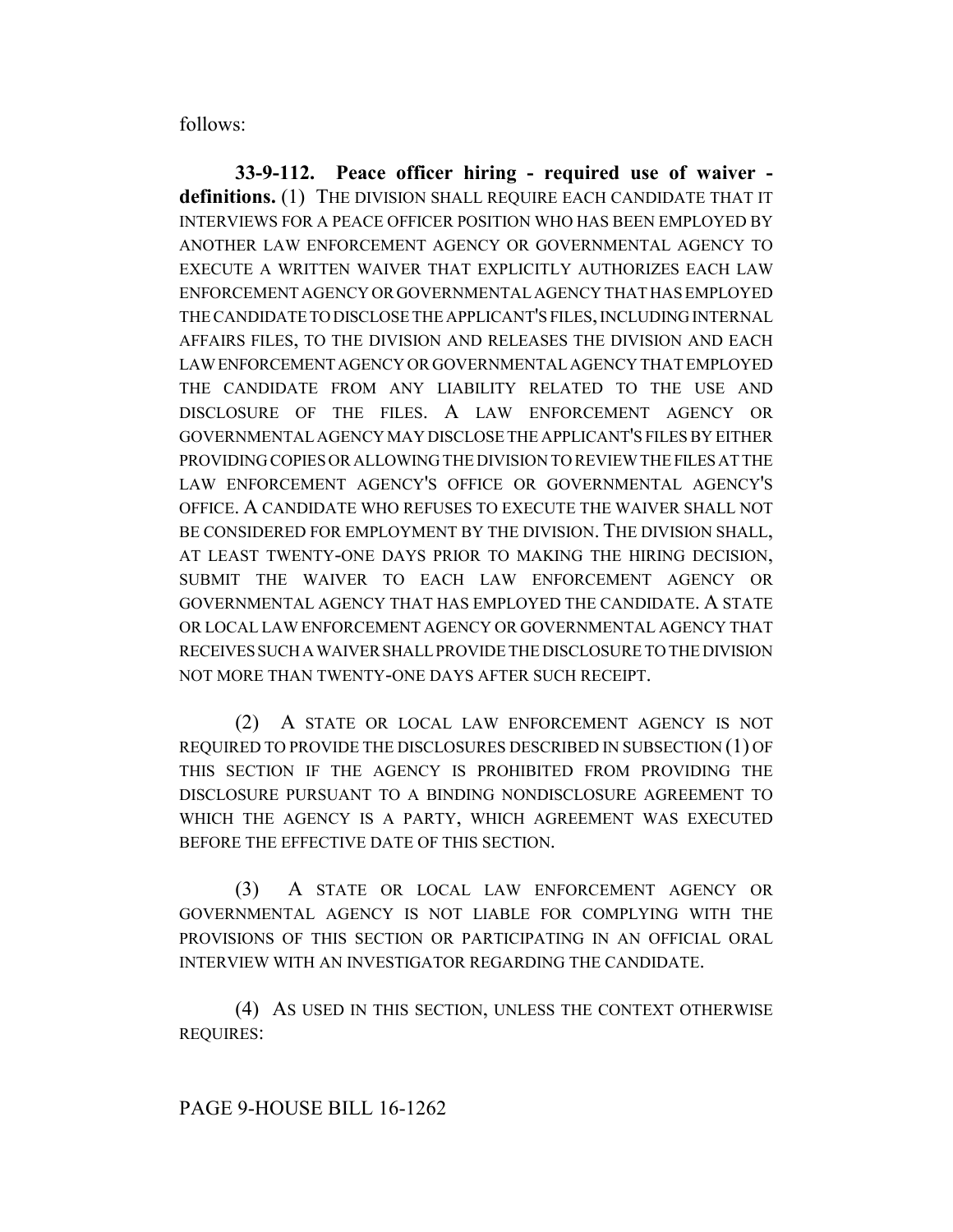(a) "FILES" MEANS ALL PERFORMANCE REVIEWS, ANY OTHER FILES RELATED TO JOB PERFORMANCE, ADMINISTRATIVE FILES, GRIEVANCES, PREVIOUS PERSONNEL APPLICATIONS, PERSONNEL RELATED CLAIMS, DISCIPLINARY ACTIONS, AND ALL COMPLAINTS, EARLY WARNINGS, AND COMMENDATIONS, BUT DOES NOT INCLUDE NONPERFORMANCE OR CONDUCT-RELATED DATA, INCLUDING MEDICAL FILES, SCHEDULES, PAY AND BENEFIT INFORMATION, OR SIMILAR ADMINISTRATIVE DATA OR INFORMATION.

(b) "STATE OR LOCAL LAW ENFORCEMENT AGENCY" MEANS:

(I) THE COLORADO STATE PATROL CREATED PURSUANT TO SECTION 24-33.5-201, C.R.S.;

(II) THE COLORADO BUREAU OF INVESTIGATION CREATED PURSUANT TO SECTION 24-33.5-401, C.R.S.;

(III) A COUNTY SHERIFF'S OFFICE;

(IV) A MUNICIPAL POLICE DEPARTMENT;

(V) THE DIVISION OF PARKS AND WILDLIFE WITHIN THE DEPARTMENT OF NATURAL RESOURCES CREATED PURSUANT TO SECTION 24-1-124,C.R.S.; OR

(VI) A TOWN MARSHAL'S OFFICE.

**SECTION 6.** In Colorado Revised Statutes, 24-31-305, **amend**  $(1.5)$  as follows:

**24-31-305. Certification - issuance - renewal - revocation.**  $(1.5)$  (a) The P.O.S.T. board shall deny certification to any person who has been convicted of:

 $(a)$  (I) A felony;

(b) (II) Any misdemeanor in violation of sections 18-3-204, 18-3-402, 18-3-404, 18-3-405.5, and 18-3-412.5, C.R.S.;

 $\overline{c}$  (III) Any misdemeanor in violation of sections 18-7-201,

PAGE 10-HOUSE BILL 16-1262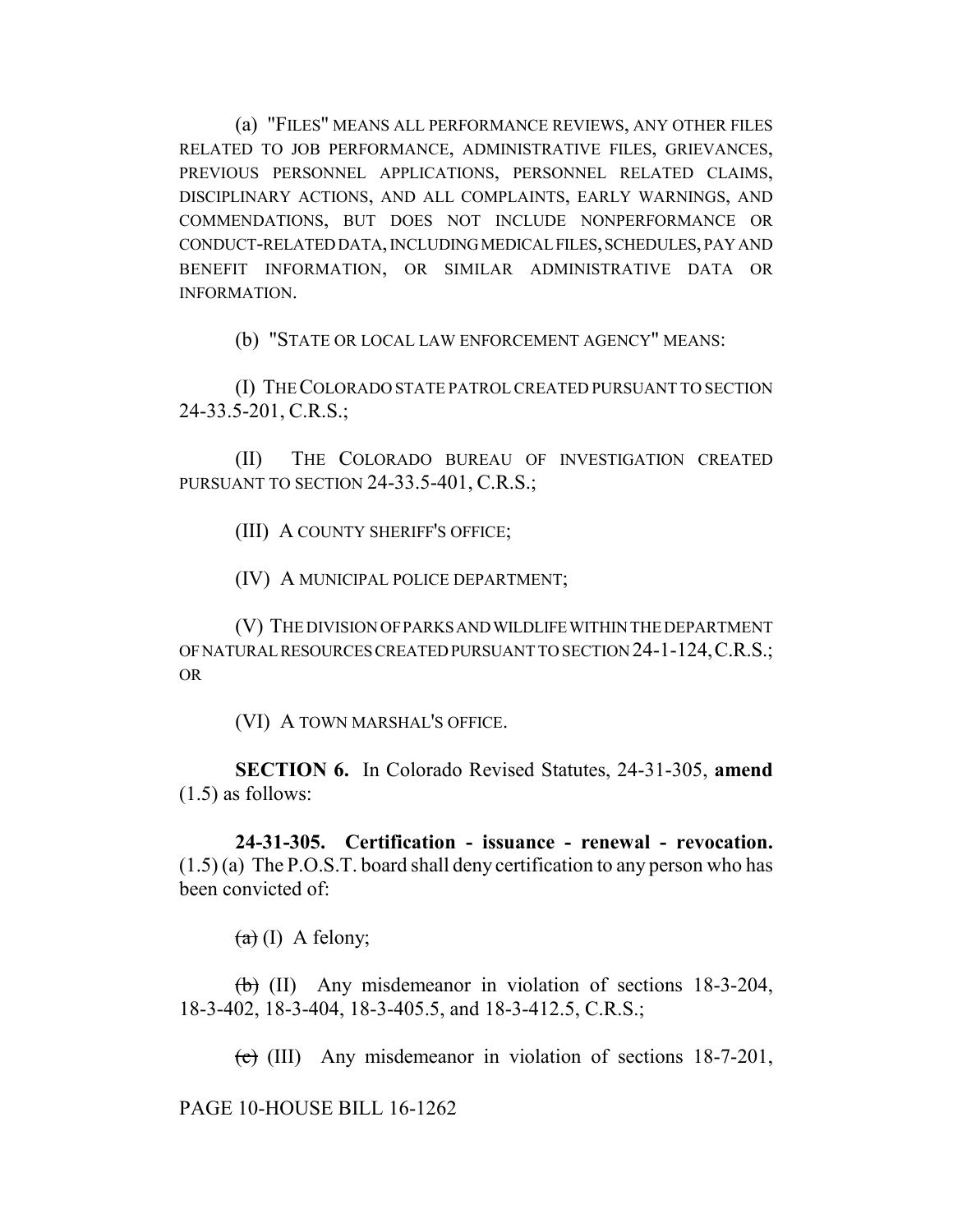18-7-202, 18-7-203, 18-7-204, 18-7-302, and 18-7-601, C.R.S.;

 $(d)$  (IV) Any misdemeanor in violation of any section of article 8 of title 18, C.R.S.;

 $(e)$  (V) Any misdemeanor in violation of sections 18-9-111 and 18-9-121, C.R.S.;

(f) (VI) Any misdemeanor in violation of sections 18-18-404, 18-18-405, 18-18-406, and 18-18-411, C.R.S.;

 $\frac{1}{2}$  (VII) Any misdemeanor in violation of section 18-6-403 (3)  $(b.5)$ , C.R.S., as it existed prior to July 1, 2006;

 $\left(\frac{h}{h}\right)$  (VIII) Any misdemeanor in violation of federal law or the law of any state that is the equivalent of any of the offenses specified in paragraphs (a) to (g) of this subsection  $(1.5)$ ; or

 $\overline{(ii)}$  (IX) Any local municipal ordinance that is the equivalent of any of the offenses specified in paragraphs (a) to (g) of this subsection (1.5).

(b) THE P.O.S.T. BOARD MUST DENY CERTIFICATION TO ANY PERSON WHO ENTERED INTO ONE OF THE FOLLOWING FOR A CRIME LISTED IN PARAGRAPH (a) OF THIS SUBSECTION (1.5) IF THE P.O.S.T. BOARD DETERMINES THAT CERTIFICATION IS NOT IN THE PUBLIC INTEREST:

(I) A DEFERRED JUDGMENT AND SENTENCING AGREEMENT OR DEFERRED SENTENCING AGREEMENT, WHETHER PENDING OR SUCCESSFULLY COMPLETED;

(II) A DEFERRED PROSECUTION AGREEMENT, WHETHER PENDING OR SUCCESSFULLY COMPLETED; OR

(III) A PRETRIAL DIVERSION AGREEMENT, WHETHER PENDING OR SUCCESSFULLY COMPLETED.

**SECTION 7. Safety clause.** The general assembly hereby finds,